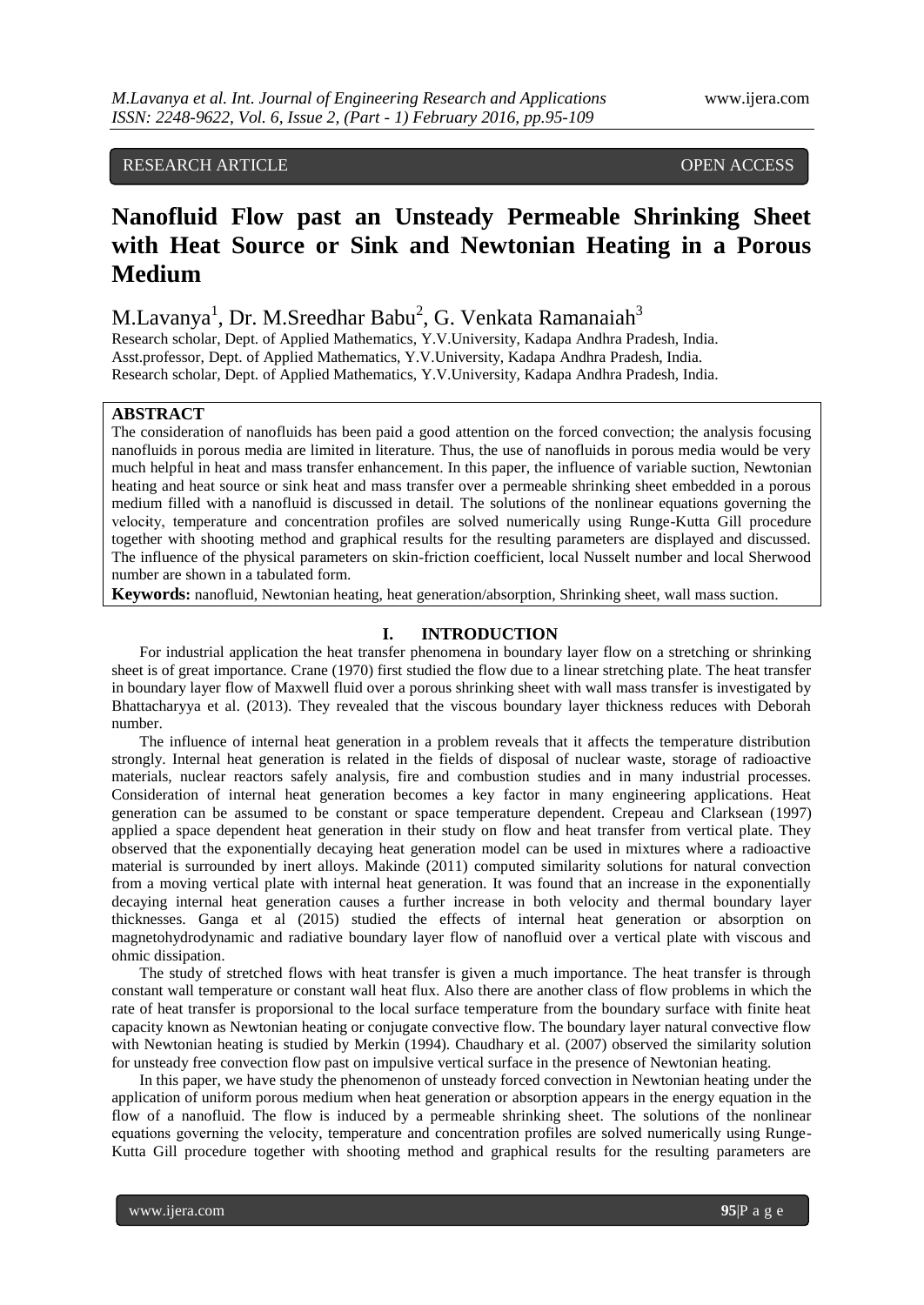displayed and discussed. The influence of the physical parameters on skin-friction coefficient, local Nusselt number and local Sherwood number are shown in a tabulated form.

#### **II. MATHEMATICAL FORMULATION**

Unsteady, two dimensional, forced convection boundary layer flow past a permeable shrinking sheet is considered. The sheet is embedded in a porous medium filled with a nanofluid in the presence of internal heat generation or absorption and Newtonian heating. The schematic diagram for the present flow model is illustrated in figure A.



Figure A: Schematic diagram of the physical configuration and coordinate system.

It is assumed that the velocity of the shrinking sheet is  $u_{w}(x,t)$  and the velocity of the mass transfer is  $v_w(x,t)$ , where x is the coordinate measured along the shrinking sheet and t is the time. The standardized wall temperature of the sheet Tw and standardized nanoparticle volume fraction Cw are unspoken to be superior to the ambient temperature  $T$  and ambient nanoparticle volume fraction  $C$ , respectively.

With the usual Boussinesq and the boundary layer approximations, the governing equations of continuity, momentum, energy and species are written as follows

$$
\frac{\partial u}{\partial x} + \frac{\partial v}{\partial y} = 0 \tag{2.1}
$$

$$
\frac{\partial u}{\partial t} + u \frac{\partial u}{\partial x} + v \frac{\partial u}{\partial y} = v \frac{\partial^2 u}{\partial y^2} - \frac{v}{k'} u
$$
\n(2.2)

$$
\frac{\partial T}{\partial t} + u \frac{\partial T}{\partial x} + v \frac{\partial T}{\partial y} = \alpha_m \frac{\partial^2 T}{\partial y^2} + \tau \left[ D_B \frac{\partial N}{\partial y} \frac{\partial T}{\partial y} + \frac{D_T}{T_{\infty}} \left( \frac{\partial T}{\partial y} \right)^2 \right] + \frac{q_0}{\rho_f c_p} (T - T_{\infty})
$$
(2.3)

$$
\frac{\partial C}{\partial t} + u \frac{\partial C}{\partial x} + v \frac{\partial C}{\partial y} = D_{mB} \frac{\partial^2 C}{\partial y^2} + \frac{D_T}{T_{\infty}} \frac{\partial^2 T}{\partial y^2}
$$
\n(2.4)

The appropriate boundary conditions for the flow model are written as follows  
\n
$$
u = u_w(x,t) = -\frac{cx}{1-\lambda t}, v = v_w(x,t), \frac{\partial T}{\partial y} = -h_c T, \frac{\partial C}{\partial y} = -h_s C \text{ at } y' = 0
$$
\n
$$
u \to 0, T \to T_\infty, C \to C_\infty \text{ as } y' \to \infty
$$
\n(2.5)

where u and v are the velocity components in the x-direction and y-direction respectively,  $v$  be kinematic viscosity,  $h_c$  be heat transfer coefficient,  $h_s$  is mass transfer coefficient, k' be permeability of the porous medium constant,  $q_0$  be heat generation or absorption coefficient,  $\sigma$  be electrical conductivity (assumed constant),  $\rho_f$  be density of the base fluid,  $\alpha_m$  be thermal diffusivity,  $D_B$  be Brownian diffusion coefficient,  $D_T$  be thermophoresis diffusion coefficient and  $c_p$  be specific heat at constant pressure. Here  $\tau$  is the ratio of nanoparticle heat capacity and the base fluid heat capacity, T is variable temperature and C is local nanoparticle volume fraction. The wall mass transfer velocity then becomes

$$
v_w(x,t) = -\sqrt{\frac{cv}{1-\lambda t}}S\tag{2.6}
$$

www.ijera.com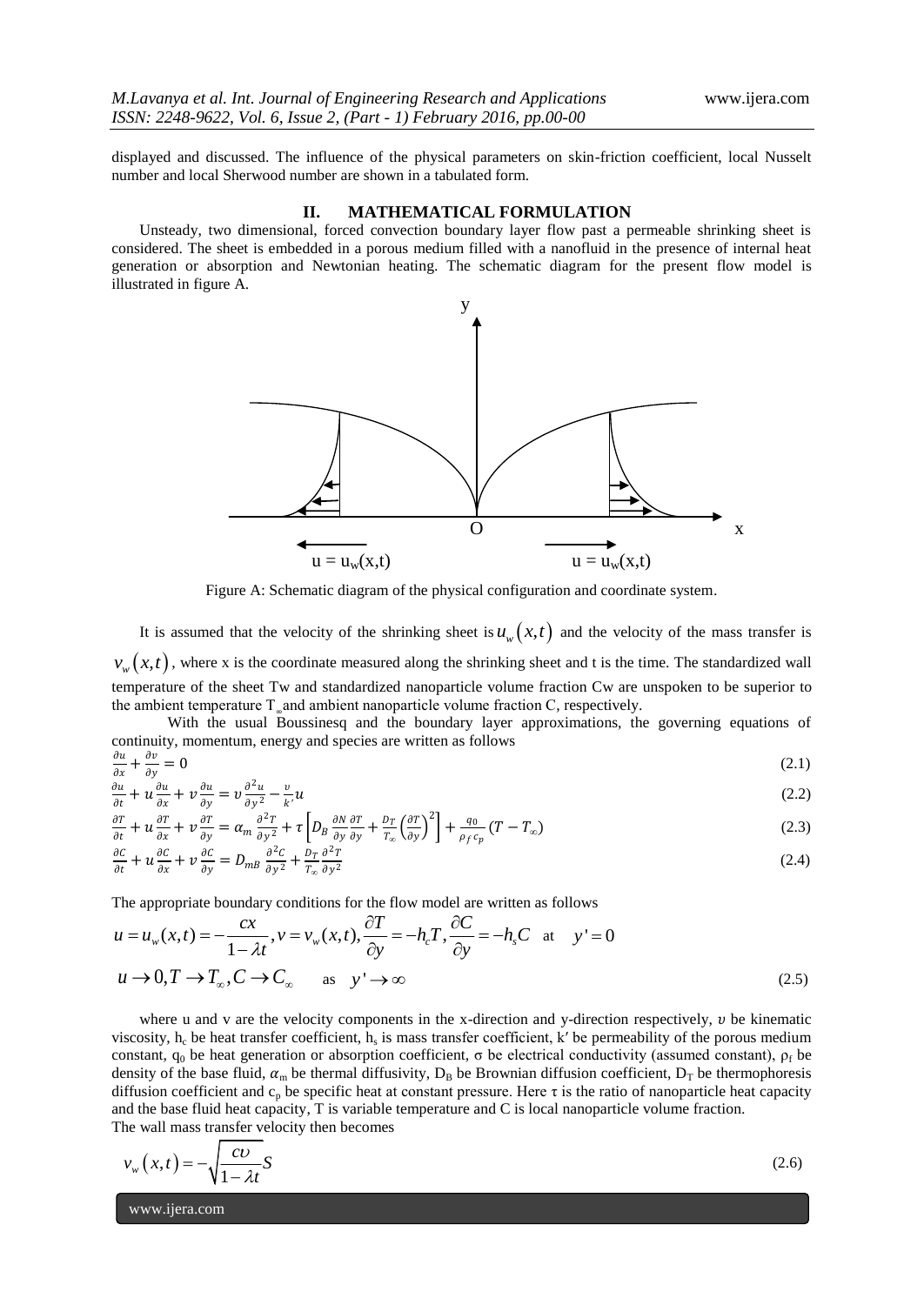where S is the constant wall mass transfer parameter with  $S > 0$  for suction and  $S < 0$  for injection, respectively. The equation of continuity is satisfied for the choice of a stream function  $\psi(x, y)$  such that

$$
u = \psi_{y} \quad \text{and} \quad v = -\psi_{x} \tag{2.7}
$$

similarity transformations and dimensionless variables are introduced.

In order to transform the equations (2.2) to (2.5) into a set of ordinary differential equations, the following  
similarity transformations and dimensionless variables are introduced.  

$$
\psi = \sqrt{\frac{c\upsilon}{1-\lambda t}} xf(x), \eta = y \sqrt{\frac{c}{\upsilon(1-\lambda t)}}, \theta = \frac{T-T_{\infty}}{T_{w}-T_{\infty}}, \phi = \frac{C-C_{\infty}}{C_{w}-C_{\infty}}
$$

$$
K = \frac{k^{2}c}{\upsilon}, A = \frac{\lambda}{c}, \Pr = \frac{\upsilon}{\alpha_{m}}, \upsilon = \frac{\mu}{\rho_{f}}, Nb = \frac{\tau D_{B}(C_{w}-C_{\infty})}{\upsilon}, Q = \frac{q_{0}}{\mu c_{p}c}
$$
(2.8)
$$
Nt = \frac{\tau D_{T}(T_{w}-T_{\infty})}{T_{\infty}\upsilon}, Le = \frac{\upsilon}{D_{B}}, \gamma = h_{c} \sqrt{\frac{\upsilon(1-\lambda t)}{c}}, \beta = h_{s} \sqrt{\frac{\upsilon(1-\lambda t)}{c}}
$$

where  $f(\eta)$  be dimensionless stream function,  $\theta(\eta)$  be dimensionless temperature,  $\phi(\eta)$  be dimensionless concentration,  $\eta$  be similarity variable, K be local permeability parameter, A be local unsteadiness parameter, Pr be local Prandtl number, Nb be local Brownian motion parameter, Nt be local thermophoresis parameter, Le be local Lewis number, Q be local heat generation or absorption parameter, γ be local conjugate parameter for Newtonian heating and  $\beta$  be local conjugate parameter for concentration.

After the substitution of these transformations  $(2.8)$  along with the equation  $(2.7)$  into the Equations  $(2.2)-(2.6)$ ,

the resulting non-linear ordinary differential equations are written as  
\n
$$
f''' + ff'' - f'^2 - A\left(f' + \frac{\eta}{2}f''\right) - \frac{1}{K}f' = 0
$$
\n(2.9)

$$
\left(\begin{array}{cc} 2^{\circ} & K \end{array}\right) K^{\circ}
$$
  
\n
$$
\frac{1}{\text{Pr}} \theta'' + f \theta' - A \frac{\eta}{2} \theta' + N b \theta' \phi' + N t \theta'^2 + Q \theta = 0
$$
 (2.10)

$$
\phi'' + Le\left(f - A\frac{\eta}{2}\right)\phi' + \frac{Nt}{Nb}\theta'' = 0
$$
\n
$$
\text{The transformed boundary conditions can be written as}
$$
\n
$$
f(0) = S, f'(0) = -1, \theta'(0) = -\gamma\left(1 + \theta(0)\right), \phi'(0) = -\beta\left(1 + \phi(0)\right)
$$
\n
$$
\text{where } \theta = 0 \text{ and } \theta = 0 \text{ and } \theta = 0 \text{ and } \theta = 0 \text{ and } \theta = 0 \text{ and } \theta = 0 \text{ and } \theta = 0 \text{ and } \theta = 0 \text{ and } \theta = 0 \text{ and } \theta = 0 \text{ and } \theta = 0 \text{ and } \theta = 0 \text{ and } \theta = 0 \text{ and } \theta = 0 \text{ and } \theta = 0 \text{ and } \theta = 0 \text{ and } \theta = 0 \text{ and } \theta = 0 \text{ and } \theta = 0 \text{ and } \theta = 0 \text{ and } \theta = 0 \text{ and } \theta = 0 \text{ and } \theta = 0 \text{ and } \theta = 0 \text{ and } \theta = 0 \text{ and } \theta = 0 \text{ and } \theta = 0 \text{ and } \theta = 0 \text{ and } \theta = 0 \text{ and } \theta = 0 \text{ and } \theta = 0 \text{ and } \theta = 0 \text{ and } \theta = 0 \text{ and } \theta = 0 \text{ and } \theta = 0 \text{ and } \theta = 0 \text{ and } \theta = 0 \text{ and } \theta = 0 \text{ and } \theta = 0 \text{ and } \theta = 0 \text{ and } \theta = 0 \text{ and } \theta = 0 \text{ and } \theta = 0 \text{ and } \theta = 0 \text{ and } \theta = 0 \text{ and } \theta = 0 \text{ and } \theta = 0 \text{ and } \theta = 0 \text{ and } \theta = 0 \text{ and } \theta = 0 \text{ and } \theta = 0 \text{ and } \theta = 0 \text{ and } \theta = 0 \text{ and } \theta = 0 \text{ and } \theta = 0 \text{ and } \theta = 0 \text{ and } \theta = 0 \text{ and } \theta = 0 \text{ and } \theta = 0 \text{ and } \theta = 0 \text{ and } \theta = 0 \text{ and } \theta = 0 \text{ and } \theta = 0
$$

The transformed boundary conditions can be written as

$$
f(0) = S, f'(0) = -1, \theta'(0) = -\gamma (1 + \theta(0)), \phi'(0) = -\beta (1 + \phi(0))
$$
  

$$
f' \to 0, \theta \to 0, \phi \to 0 \qquad \text{as} \qquad \eta \to \infty \tag{2.12}
$$

where primes denote differentiation with respect to  $\eta$ 

Physical quantities of interest are Local skin friction coefficient  $C_f$ , the heat transfer rate and mass transfer rate are the main physical characteristics of the problem, which are described in terms of local Nusselt

transfer rate are the main physical characteristics of the problem, which are described in terms of local Nusselt number and local Sherwood number, respectively, defined as\n
$$
C_{fx} = \frac{\tau_w}{\rho_f u_w^2}, Nu_x = \frac{xq_w}{k(T_w - T_\infty)}, Sh_x = \frac{xq_m}{D_B(C_w - C_\infty)}
$$
\n(2.13)

where  $\tau_{xy}$  is the shear stress at the stretching sheet,  $q_w$  and  $q_m$  is the heat and mass flux, respectively.

Thus, we get  
\n
$$
Re_x^{\frac{1}{2}} C_f = f''(0)
$$
\n
$$
Re_x^{\frac{-1}{2}} Nu_x = -\theta'(0)
$$
\n
$$
Re_x^{\frac{-1}{2}} Sh_x = -\phi'(0)
$$
\n(2.14)  
\nWhere  $Re_x = \frac{u_y(x, t)x}{\omega}$  be local Reynolds number based on the stretching velocity  $u_y(x, t)$ .

www.ijera.com **97**|P a g e

Thus, we get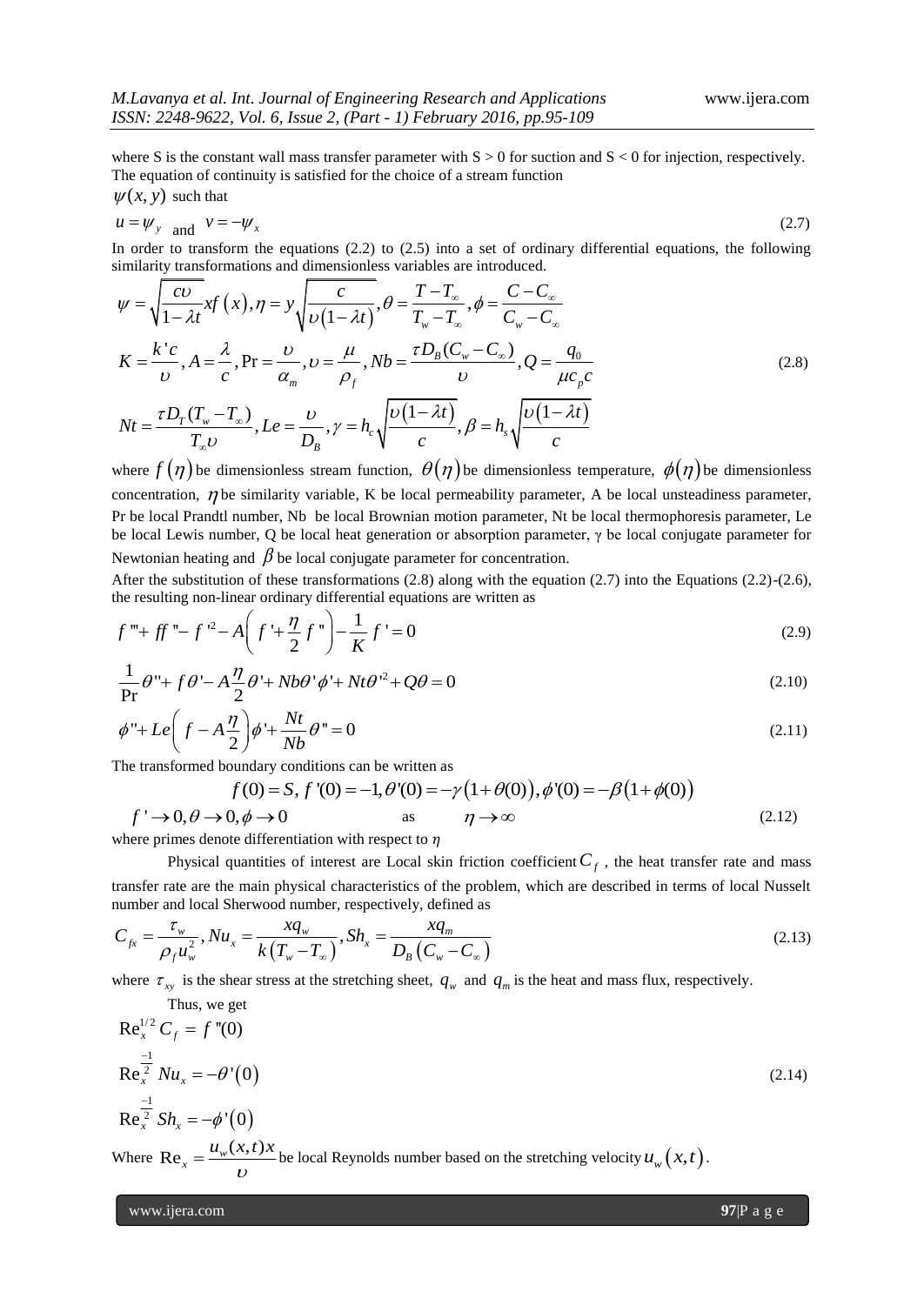(3.2)

#### **III. SOLUTION OF THE PROBLEM**

For solving equations (2.9)–(2.11), a step by step integration method i.e. Runge–Kutta method has been applied. For carrying in the numerical integration, the equations are reduced to a set of first order differential equation. For performing this we make the following substitutions: For solving equations (2.9)–(2.11), a step by step integrapplied. For carrying in the numerical integration, the equation<br>quation. For performing this we make the following substitution<br> $y_1 = f$ ,  $y_2 = f'$ ,  $y_3 = f''$ ,  $y_4 = \$ 2.11), a step by step integration methorical integration, the equations are redu<br>nake the following substitutions:<br> $\theta$ ,  $y_5 = \theta'$ ,  $y_6 = \phi$ ,  $y_7 = \phi'$ For solving equations (2.9)–(2.11), a step by step integration met<br>lied. For carrying in the numerical integration, the equations are reation. For performing this we make the following substitutions:<br>= f,  $y_2 = f'$ ,  $y_3 = f$ 

Input 1. For carrying in the numerical integration, the equations are reduced to a set of first order differential equation. For performing this we make the following substitutions:

\n
$$
y_1 = f, y_2 = f', y_3 = f'', y_4 = \theta, y_5 = \theta', y_6 = \phi, y_7 = \phi'
$$
\n
$$
y_3' = y_2^2 - y_1 y_3 + A \left( y_2 + \frac{\eta}{2} y_3 \right) + \frac{1}{K} y_2
$$
\n
$$
y_5' = \Pr \left( A \frac{\eta}{2} y_5 - y_1 y_5 - N b y_5 y_7 - N t y_5^2 - Q y_4 \right)
$$
\n
$$
y_7' = -L e \left( y_1 - A \frac{\eta}{2} \right) y_7 - \frac{N t}{N b} \left( \Pr \left( A \frac{\eta}{2} y_5 - y_1 y_5 - N b y_5 y_7 - N t y_5^2 - Q y_4 \right) \right)
$$
\n(3.1)

together with the boundary conditions are given by (2.12) taking the form gether with the boundary conditions are given by (2.12) taking the form<br>  $y_1(0) = S, y_2(0) = -1, y_5(0) = -\gamma (1 + y_4(0)), y_7(0) = -\beta (1 + y_6(0))$  $y_1(0) = S$ ,  $y_2(0) = -1$ ,  $y_5(0)$ <br> $y_2(\infty) \to 0$ ,  $y_4(\infty) \to 0$ ,  $y_6$ ether with the boundary conditions are<br>
(0) = S,  $y_2(0) = -1$ ,  $y_5(0) = -\gamma(1$ <br>
(∞) → 0,  $y_4(\infty)$  → 0,  $y_6(\infty)$  → 0 ggether with the boundary conditions are given by (2.12) taking the form<br>  $y_1(0) = S$ ,  $y_2(0) = -1$ ,  $y_5(0) = -\gamma (1 + y_4(0))$ ,  $y_7(0) = -\beta (1 + y_6(0))$ ther with the boundary conditions are given b<br>
(0) = S,  $y_2(0) = -1$ ,  $y_5(0) = -\gamma (1 + y_4(0))$ <br>  $\infty$ )  $\to 0$ ,  $y_4(\infty) \to 0$ ,  $y_6(\infty) \to 0$ 

In order to carry out the step by step integration of equations  $(2.9)$  – $(2.11)$ , Gills procedures as given in Ralston and Wilf (1960) have been used. To start the integration it is necessary to provide all the values of  $y_1, y_2, y_3, y_4, y_5, y_6$  at  $\eta = 0$  from which point, the forward integration has been carried out but from the boundary conditions it is seen that the values of  $y_3, y_4, y_7$  are not known. So we are to provide such values of  $y_3, y_4, y_7$  along with the known values of the other function at  $\eta = 0$  as would satisfy the boundary conditions as  $\eta \to \infty$  to a prescribed accuracy after step by step integrations are performed. Since the values of  $y_3, y_4, y_7$ which are supplied are merely rough values, some corrections have to be made in these values in order that the boundary conditions to  $\eta \rightarrow \infty$  are satisfied. These corrections in the values of  $y_3, y_4, y_7$  are taken care of by a self-iterative procedure which can for convenience be called ''Corrective procedure''.

#### **IV. RESULTS AND DISCUSSION**

In order to acquire physical understanding, the velocity, temperature & concentration distributions have been illustrated by varying the numerical values of the various parameters demonstrated in the present problem. The numerical results are tabulated and exhibited with the graphical illustration.

Figures 1(a)-1(c) establishes the different values of permeability of the porous medium parameter (K) on velocity, temperature and concentration profiles, respectively. The values of K is taken to be  $K = 0.1, 0.6, 1.2, 2$ and the other parameters are fixed as A = -1, Nt = 0.1, Nb = 0.1, Q = 0.2,  $\gamma$  = 0.3,  $\beta$  = 0.3, Le = 1, Pr = 0.7 and S  $= 2$ . It is noticed that, with the hype in the values of K from 0.1 to 2.0 then the velocity decreases consequently decreases the thickness of momentum boundary layer but the temperature and concentration of the fluid increases. The reason for this, the porous medium obstructs the fluid to move freely through the boundary layer. This leads to the raise in the thickness of thermal and concentration boundary layer. Figures 2(a)-2(c) establishes the different values of unsteadiness parameter (A) on velocɨty, temperature and concentration profiles, respectively. The values of A is taken to be  $A = -1, -2, -3, -4$  and the other parameters are fixed as  $K = 0.5$ , Nt = 0.1, Nb = 0.1, Q = 0.2,  $\gamma$  = 0.3,  $\beta$  = 0.3, Le = 1, Pr = 0.7 and S = 2. It is noticed that, with the hype in the values of A from -4 to -1 then the velocity, temperature and concentration profiles increases consequently enhanced the thickness of momentum, thermal and concentration boundary layer.

The velocɨty, temperature and concentration distributions for suction parameter S are illustrated in Figures 3(a) -3(c). The values of S is taken to be  $S = 2, 3, 4, 5$  and the other parameters are fixed as  $A = -1$ ,  $K = 0.5$ , Nt = 0.1, Nb = 0.1, Q = 0.2,  $\gamma$  = 0.3,  $\beta$  = 0.3, Le = 1 and Pr = 0.7. It can be viewed that suction will lead to fast cooling of the surface. This is remarkably important in numerous industrial applications. It is observed that the velocity, temperature and concentration diminish with raising the values of S. This results in a reduction in the thickness of momentum, thermal and concentration boundary layers.

The influence of thermophoresis parameter (Nt) on the temperature and concentration fields is shown in figures 4(a) and 4(b) respectively. The values of Nt is taken to be Nt =  $0.1, 0.3, 0.5, 0.8$  and the other parameters are fixed as A = -1, K = 0.5, Nb = 0.1, Q = 0.2,  $\gamma$  = 0.3,  $\beta$  = 0.3, Le = 1, Pr = 0.7 and S = 2. It is conformed that enhances the values of Nt from 0.1 to 0.8, the temperature & concentration of the fluid increases. This leads to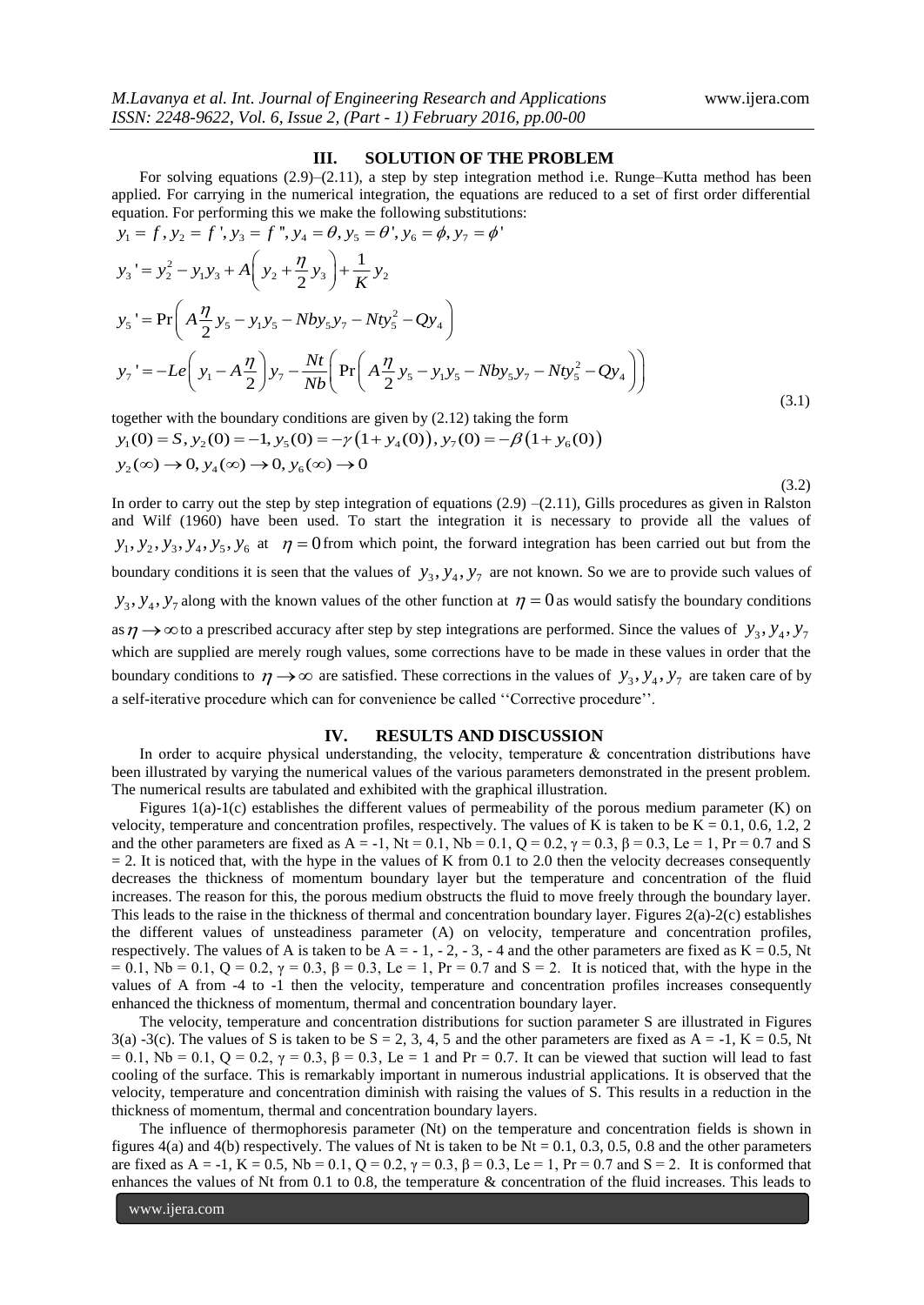enhance the thickness of thermal and concèntration boundary layer. The effect of Brownian motion parameter (Nb) on the temperature and concentration fields is illustrated in figures  $5(a) \& 5(b)$  respectively. The values of Nb is taken to be Nb = 0.1, 0.3, 0.5, 0.8 and the other parameters are fixed as  $A = -1$ ,  $K = 0.5$ ,  $Nt = 0.1$ ,  $Q = 0.2$ ,  $\gamma = 0.3$ ,  $\beta = 0.3$ , Le = 1, Pr = 0.7 and S = 2. It is conformed that enhances the values of Nb from 0.1 to 0.8, the temperature profile increases but concentration decreases. In the system nanofluid, the Brownian motion takes a place in the presence of nànoparticles. When hype the values of Nb, the Brownian motion is affected and the concèntration boundary layer thickness reduces and accordingly the heat transfer characteristics of the fluid changes.

The effect of heat generation or absorption parameter (Q) on temperature and concentration fields is depicted in figures  $6(a)$  and  $6(b)$ , respectively. The values of Q is taken to be Q =  $-0.5, -0.2, 0, 0.2, 0.5$  and the other parameters are fixed as  $A = -1$ ,  $K = 0.5$ ,  $Nt = 0.1$ ,  $Nb = 0.1$ ,  $\gamma = 0.3$ ,  $\beta = 0.3$ ,  $Le = 1$ ,  $Pr = 0.7$  and  $S = 2$ . It is observed that the thickness of thermal and concentration boundary layer increases with raising the values of  $\delta$ from -0.5 to 0.5. Figures 7(a) and 7(b) depicts the various values of conjugate parameter for Newtonian heating (γ) on the temperature and concentration profiles, respectively. The values of γ is taken to be  $\gamma = 0.1, 0.2, 0.3$ , 0.4 and the other parameters are fixed as  $A = -1$ ,  $K = 0.5$ ,  $Nt = 0.1$ ,  $Nb = 0.1$ ,  $Q = 0.2$ ,  $\beta = 0.3$ ,  $Le = 1$ ,  $Pr = 0.7$ and S = 2. It can be understood that raising the values of  $\gamma$  from 0.1 to 0.4 the resultant temperature and concentration increases consequently thickness of thermal and concèntration boundary layer enhances.

Figures 8(a) and 8(b) depicts the various values of conjugate parameter for concentration (β) on the temperature and concentration fields, respectively. The values of  $\beta$  is taken to be  $\beta = 0.1, 0.5, 0.8, 1$  and the other parameters are fixed as  $A = -1$ ,  $K = 0.5$ ,  $Nt = 0.1$ ,  $Nb = 0.1$ ,  $Q = 0.2$ ,  $\gamma = 0.3$ ,  $\beta = 0.3$ ,  $Le = 1$ ,  $Pr = 0.7$  and  $S = 2$ . It is obtained that raising the values of β from 0.1 to 1.0, the temperature of the fluid increases. This leads to enhance the thermal and concentration boundary layer thickness. The effect of Prandtl number Pr on temperature and concentration fields is shown in figures 9(a) & 9(b) respectively. The values of Pr is taken to be Pr = 1, 2, 3, 4 and the other parameters are fixed as A = -1, K = 0.5, Nt = 0.1, Nb = 0.1, Q = 0.2,  $\gamma$  = 0.3,  $\beta$  = 0.3, Le = 1 and S = 2. Physically, increasing Prandtl number becomes a key factor to reduce the thickness of thermal and nanoparcle concèntration boundary layers. The effect of Lewis number Le verses concentration profile is shown in figure 10 respectively. The values of Le is taken to be Le = 1, 2, 3, 4 and the other parameters are fixed as A  $= -1$ ,  $K = 0.5$ , Nt = 0.1, Nb = 0.1, O = 0.2,  $\gamma = 0.3$ ,  $\beta = 0.3$ , Pr = 0.7 and S = 2. It can be obtained that the concentration of the fluid decreases with raising the values of Le from 1 to 4.

In order to standardize the method used in the present study and to decide the accuracy of the present analysis and to compare with the results available (Khan et al. (2015), Wang (1989), Khan and Pop (2010), and Gorla and Sidawi (1994)) relating to the local skin-friction coefficient in the absence of porous medium and found in an agreement (Table.1).

Table 2 reveals the magnitude of skin fraction on different values of A, S and K. It is noticed that with the raise in values of A from -4 to -1, the resultant values of then  $f''(0)$  increases. With the raise in the values of S from 2 to 5, then the resultant values of  $f''(0)$  increases and with the raise in the values of K from 0.5 to 2, then the resultant values of  $f''(0)$  decreases. Table 3 reveals the local Nusselt number and local Sherwood number on different parameters. It is noticed that with the raise in values of A from -4 to -1, then the resultant values of  $-\theta'(0)$  and  $-\phi'(0)$  increases. With the raise in the values of Nt from 0.1 to 0.7, then the resultant values of  $-\theta'(0)$  and  $-\phi'(0)$  increases. With the raise in values of Nb from 0.1 to 1.0, the resultant values of  $-\theta'(0)$  increases whereas  $-\phi'(0)$  decreases. With the raise in the values of Q from -0.5 to 0.5, the resultant values of  $-\theta'(0)$  and  $-\phi'(0)$  is to be increases. With the raise in the values of S from 2 to 5, the resultant values of  $-\theta'(0)$  and  $-\phi'(0)$  is to be decreases. With the raise in the values of Le from 1 to 4, the resultant values of  $-\theta'(0)$  and  $-\phi'(0)$  is to be decreases. With the raise in the values of Pr from 0.7 to 3, the resultant values of  $-\theta'(0)$  and  $-\phi'(0)$  is to be decreases. With the raise in the values of K from 0.5 to 2, the resultant values of  $-\theta'(0)$  and  $-\phi'(0)$  is to be increases. With the raise in the values of  $\gamma$  from 0.1 to 1.0, the resultant values of  $-\theta'(0)$  and  $-\phi'(0)$  is to be increases. Finally, with the raise in the values of  $\beta$  from 0.1 to 1, the resultant values of  $-\theta'(0)$  and  $-\phi'(0)$  is to be increases.

#### **V. CONCLUSIONS**

The two-dimensional forced convection in unsteady boundary layer flow of nanofluid over a permeable shrinking sheet in the presence of porous medium, hear generation/absorption and Newtonian heating is investigated. From the study, the following remarks can be summarized.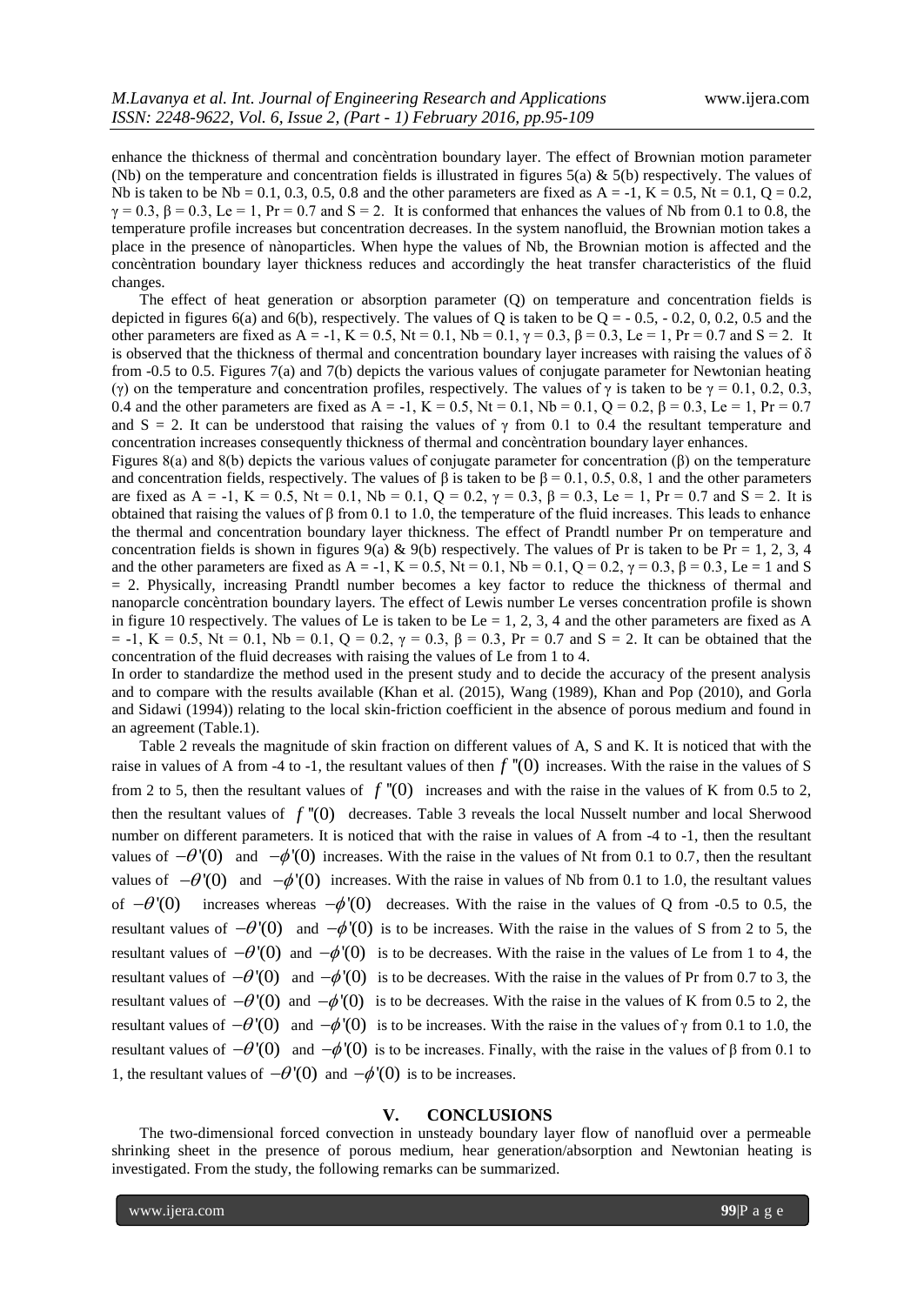- 1. Thickness of velocity, temperature and concentration boundary layer decreases with a rising the values of mass suction parameter.
- 2. Velocity decreases whereas temperature and concentration increases with increases the values of permeability parameter and unsteadiness parameter.
- 3. Temperature and concentration increases with an increase thermophoresis parameter, heat generation or absorption parameter, conjugate parameter for Newtonian heating and conjugate parameter for concentration. Temperature increases and concentration decreases with an increase Brownian motion parameter.
- 4. Skin-friction coefficient increases with increases the values of suction parameter and unsteadiness parameter and opposite results were found in permeability parameter.
- 5. Local Nusselt number and local Sherwood number increases with increases thermophoresis parameter, heat generation or absorption parameter, conjugate parameter for Newtonian heating and conjugate parameter for concentration whereas it decrease with raising the values of suction parameter, Lewis number and Prandtl number.
- 6. Local Nusselt number increases but local Sherwood number decreases with increasing the values of Brownian motion parameter.



**Fig. 1(a) Velocity for different** *K*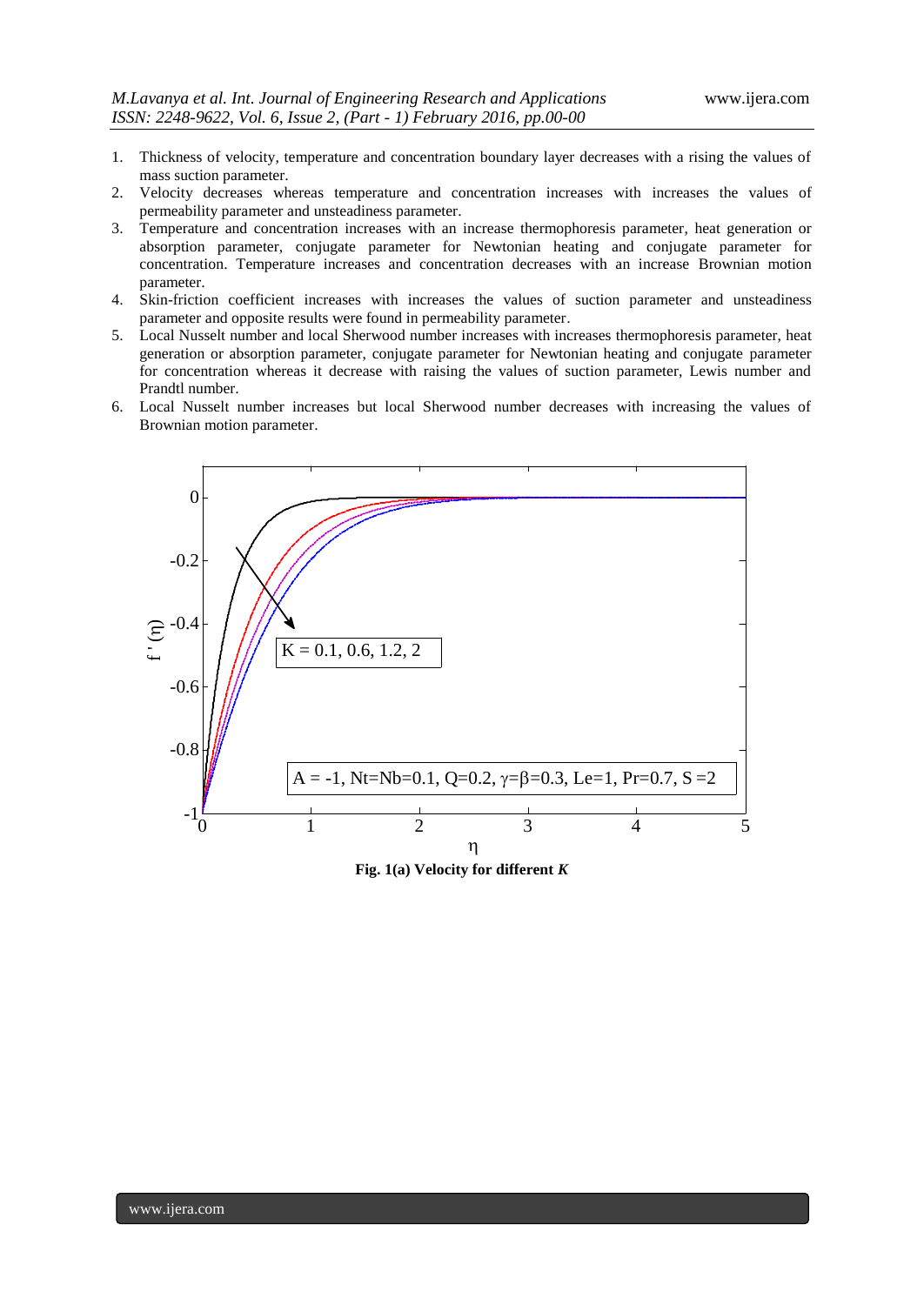

**Fig. 1(c) Concentration for different** *K*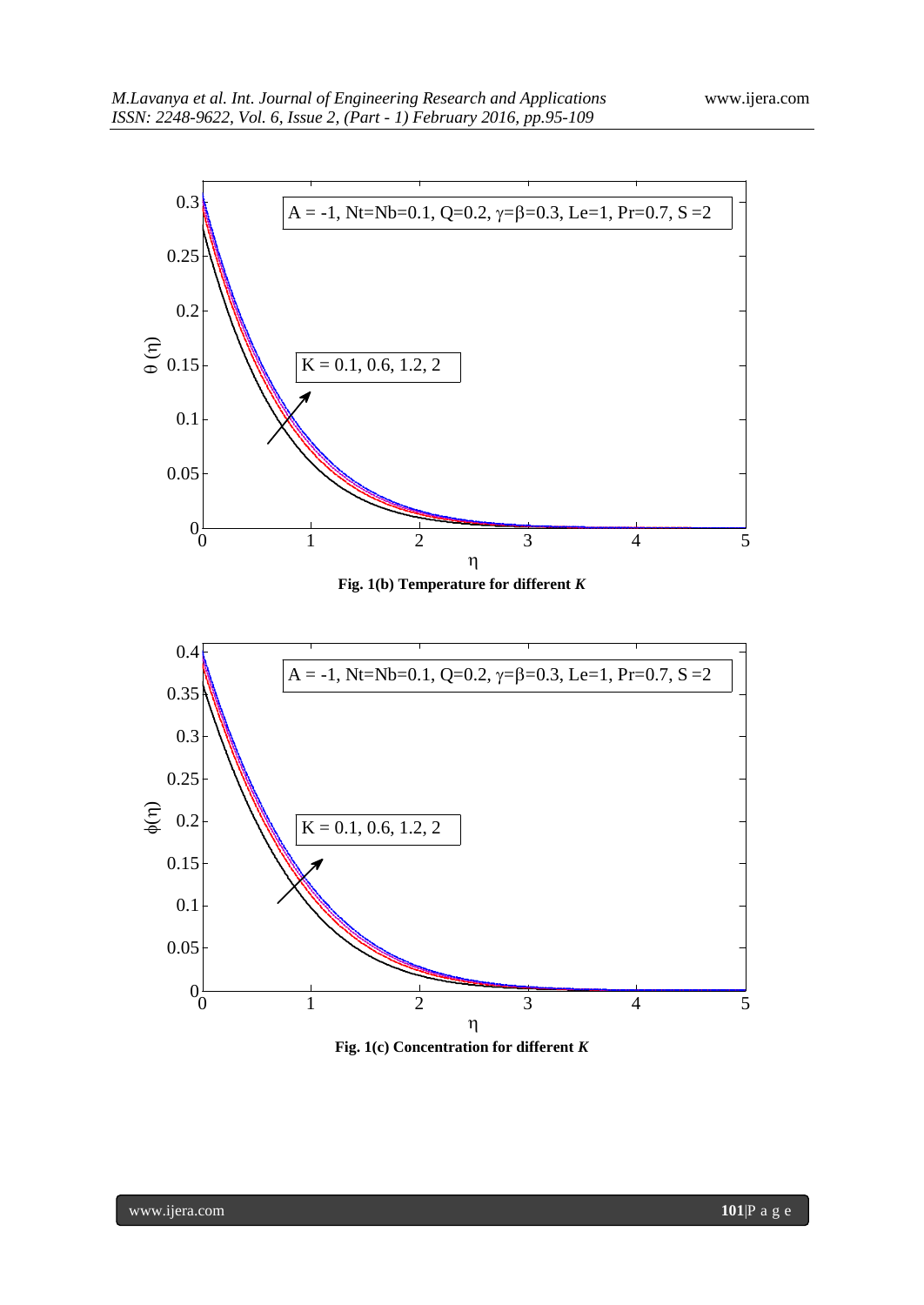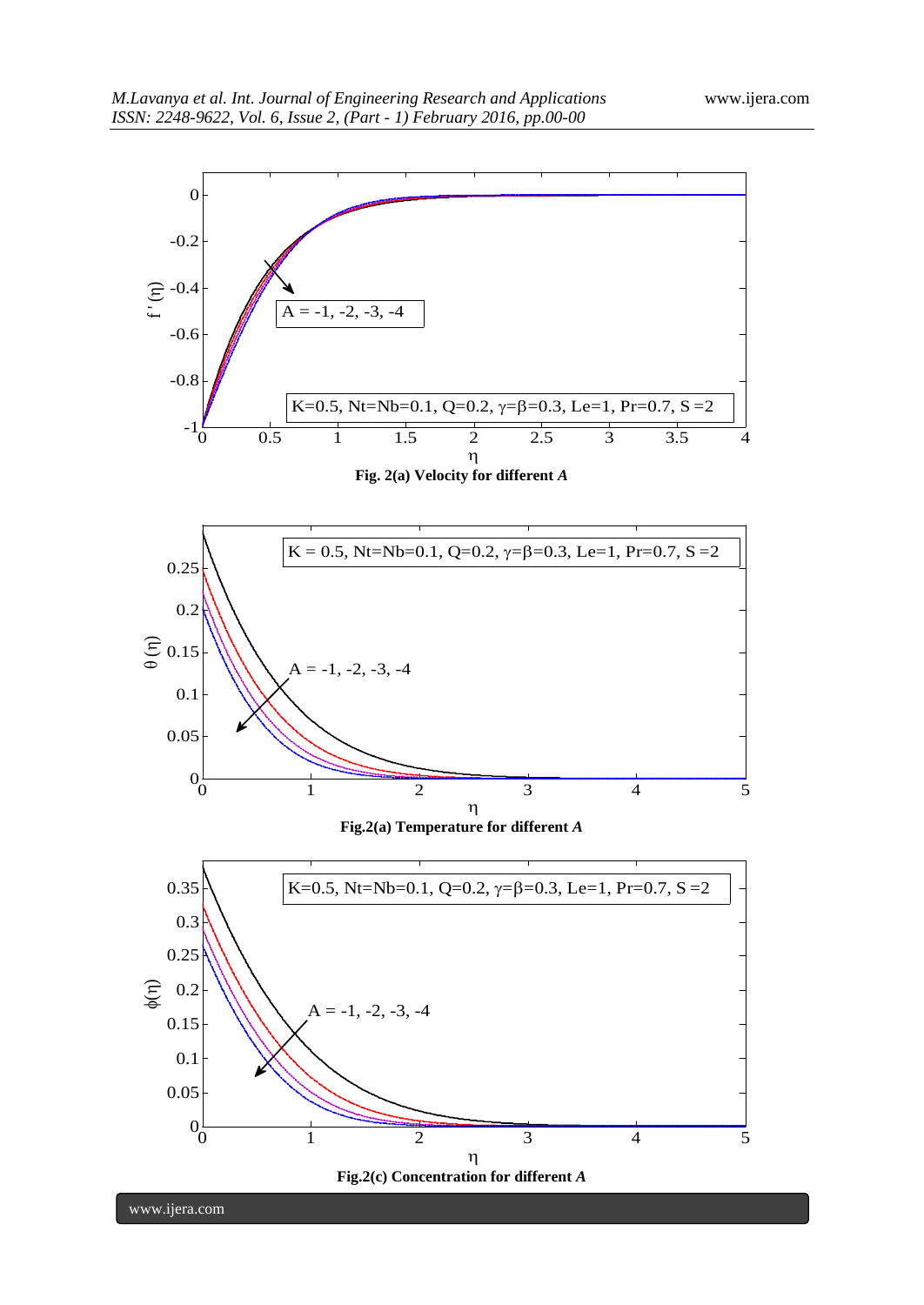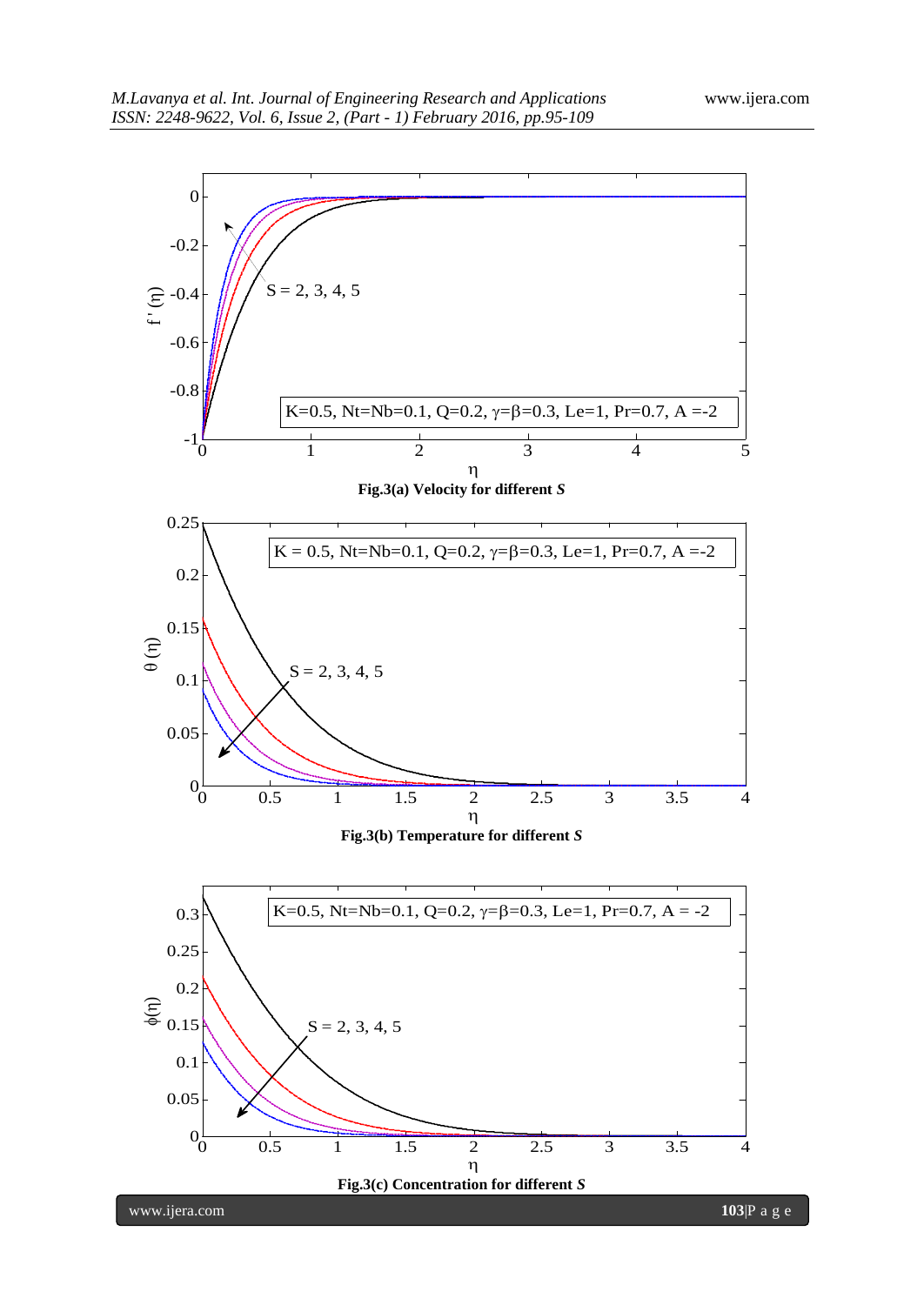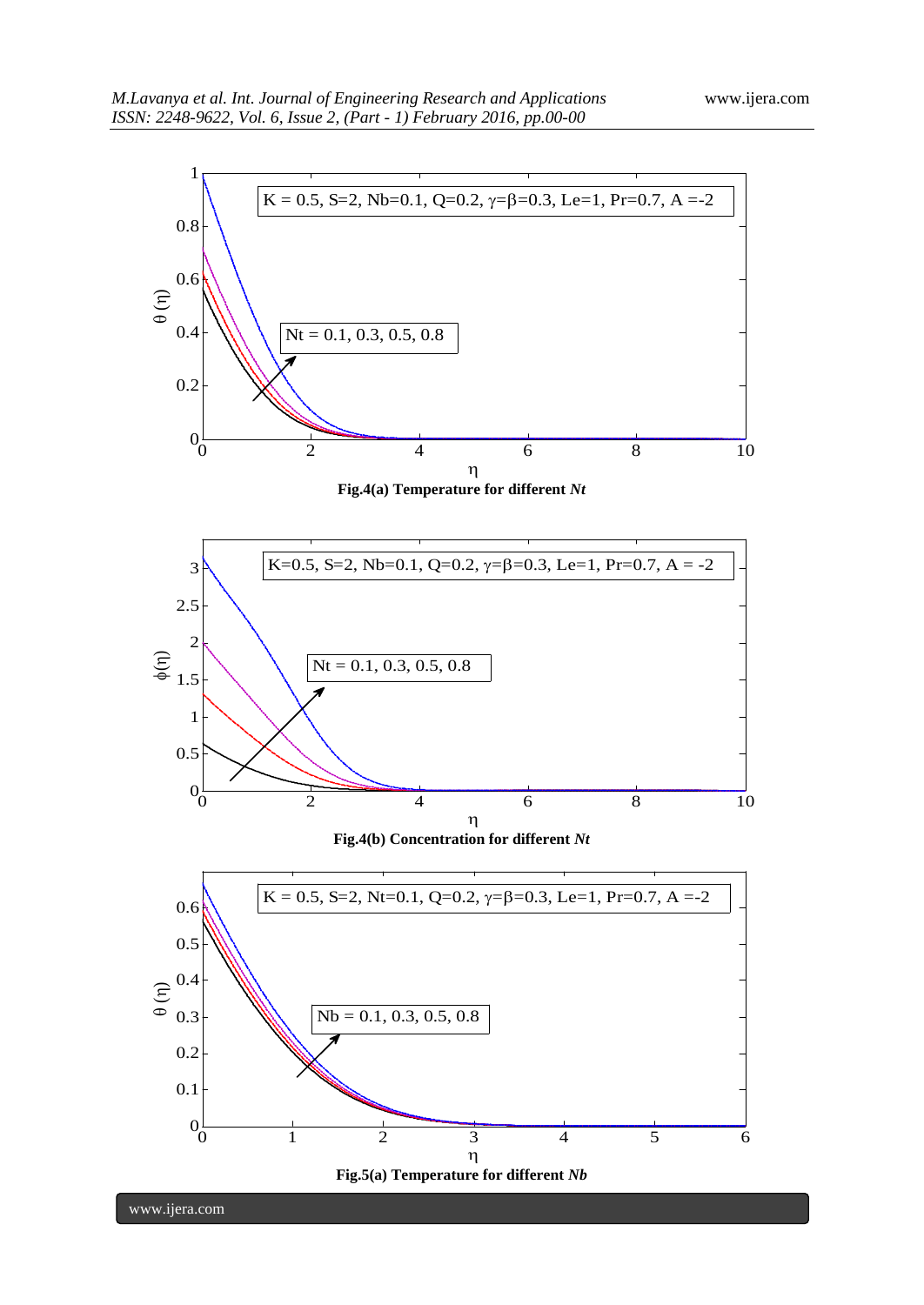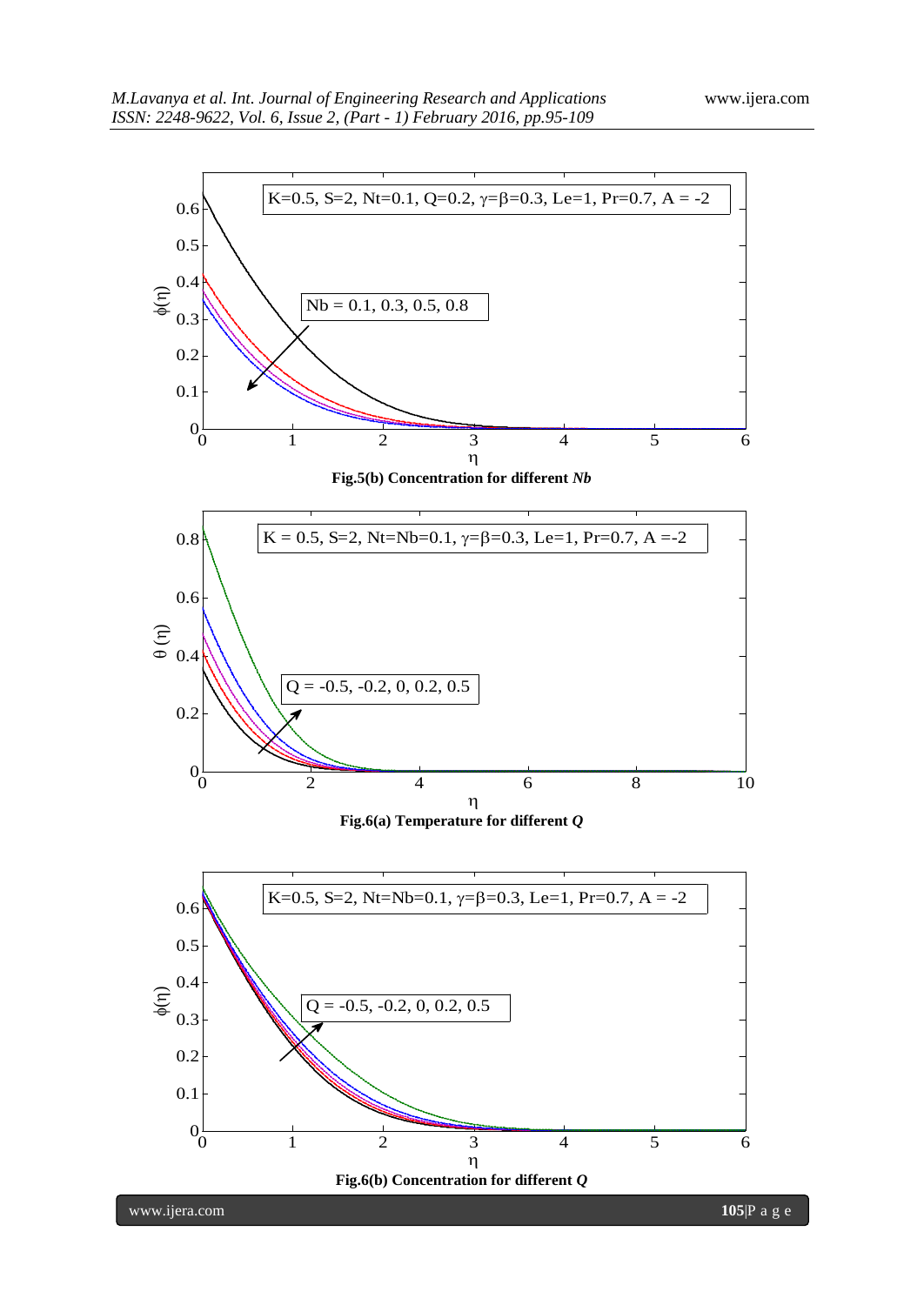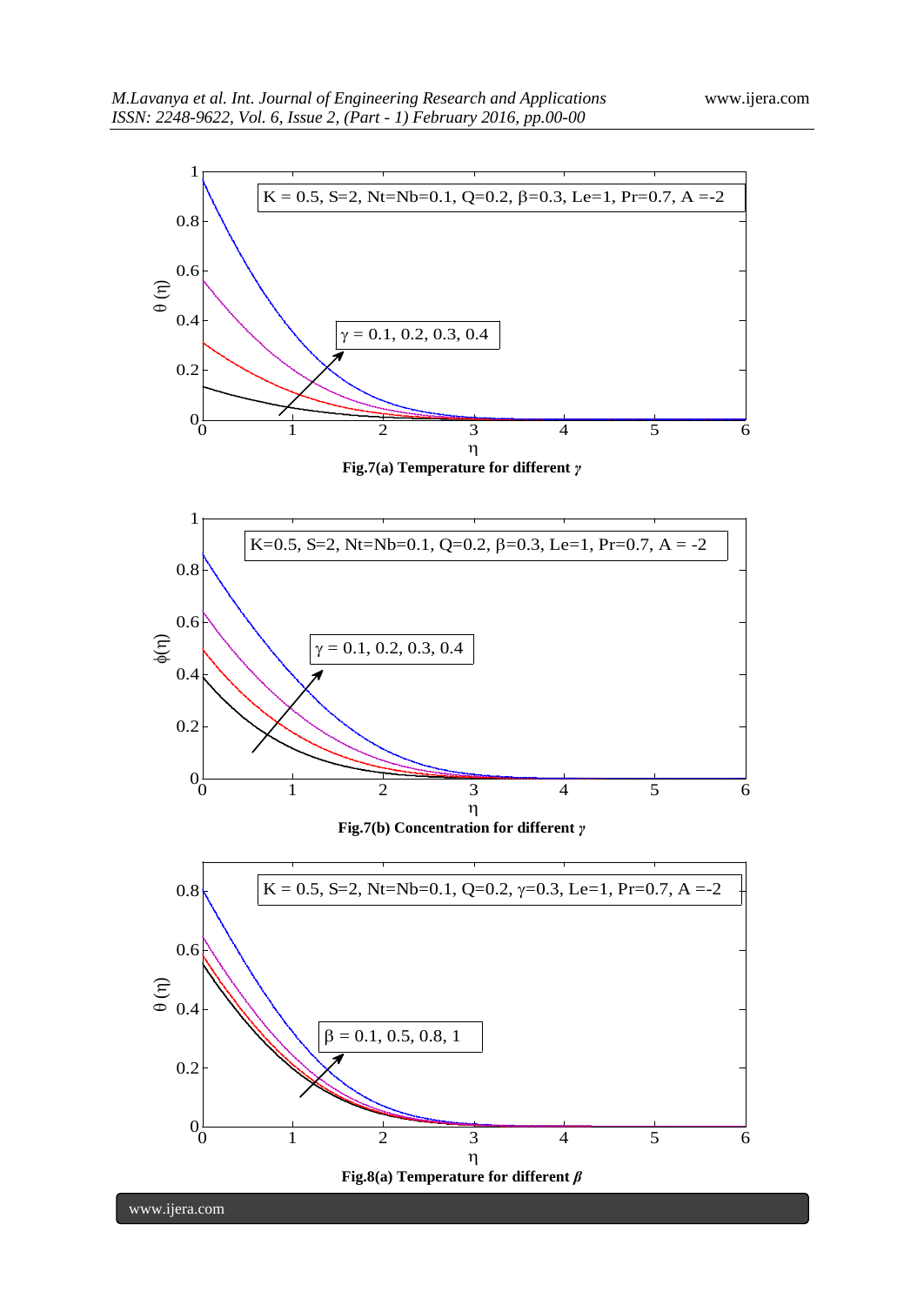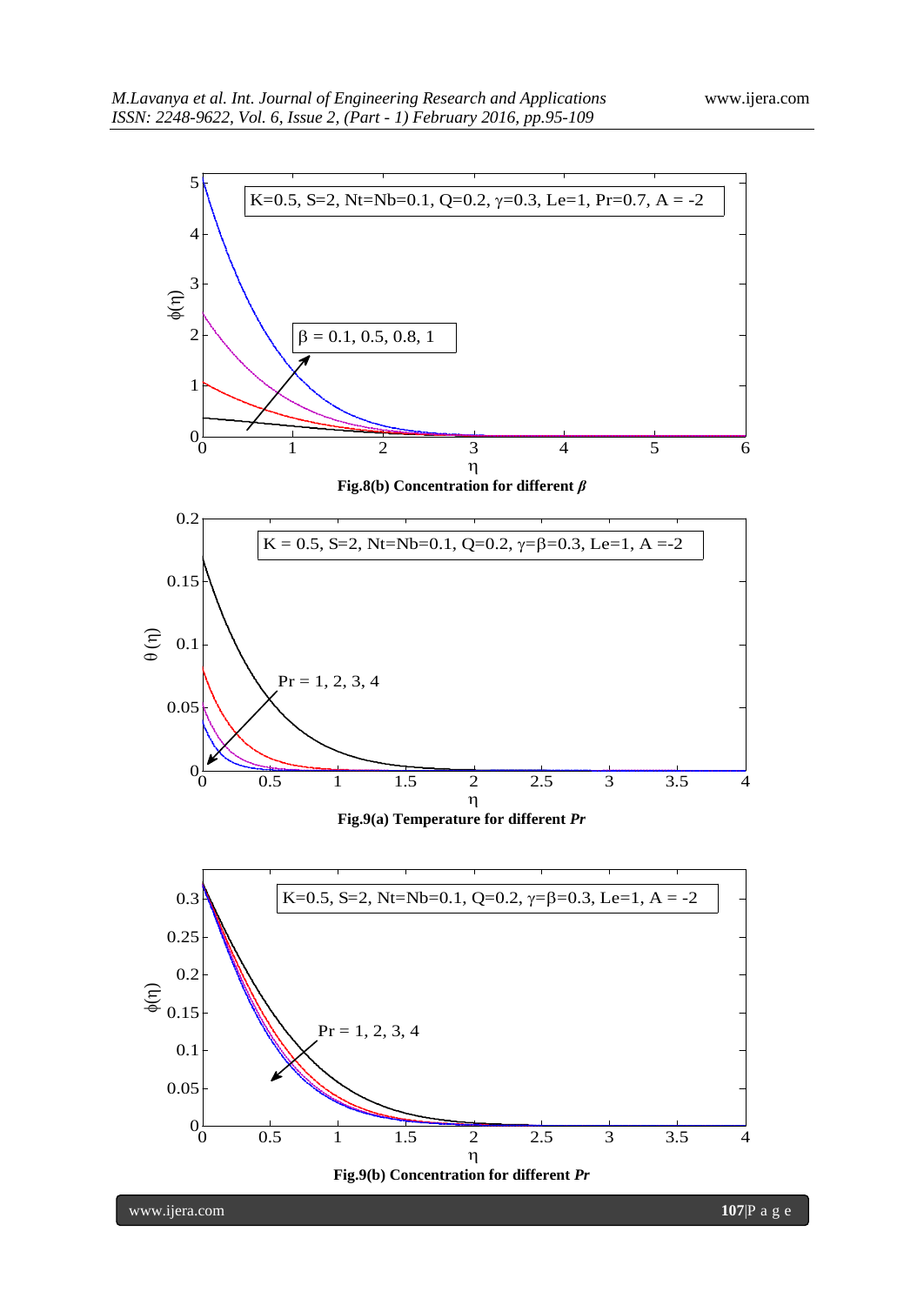

**Table 1.** Comparison of the present results of local Nusselt number  $-\theta'(0)$  for N<sub>t</sub>=N<sub>b</sub>=Q= $\gamma=\beta$ =Le=A=0

| Pr  | $-\theta$ '(0) |                   |                    |             |               |
|-----|----------------|-------------------|--------------------|-------------|---------------|
|     | Present Study  | Khan<br>al.<br>et | Khan<br>Pop<br>and | Wang (1989) | Gorla<br>and  |
|     |                | (2015)            | (2010)             |             | Sidawi (1994) |
| 0.7 | 0.454470       | 0.45392           | 0.4539             | 0.4539      | 0.5349        |
|     | 0.911353       | 0.91135           | 0.9113             | 0.9114      | 0.9114        |
|     | 1.895400       | 1.89543           | 1.8954             | 1.8954      | 1.8905        |
| 20  | 3.353902       | 3.35395           | 3.3539             | 3.3539      | 3.3539        |

Table 2 Numerical values of  $f''(0)$  for various values of A, S and K when Nt=Nb=0.1, Pr=0.7, Le=1,

| $Q=0.2, \gamma=\beta=0.3.$ |                |     |          |  |  |  |  |  |
|----------------------------|----------------|-----|----------|--|--|--|--|--|
| A                          | S              | K   | f''(0)   |  |  |  |  |  |
| $-1$                       | $\overline{c}$ | 0.5 | 2.196829 |  |  |  |  |  |
| $-2$                       | $\overline{2}$ | 0.5 | 1.969200 |  |  |  |  |  |
| $-3$                       | $\overline{c}$ | 0.5 | 1.732552 |  |  |  |  |  |
| $-4$                       | 2              | 0.5 | 1.487845 |  |  |  |  |  |
| $-2$                       | $\mathcal{R}$  | 0.5 | 2.987691 |  |  |  |  |  |
| $-2$                       | 4              | 0.5 | 3.993987 |  |  |  |  |  |
| $-2$                       | 5              | 0.5 | 4.996660 |  |  |  |  |  |
| $-2$                       | $\overline{2}$ | 1.0 | 0.350960 |  |  |  |  |  |
| $-2$                       | 2              | 1.5 | 0.324649 |  |  |  |  |  |
| $-2$                       | 2              | 2.0 | 0.316211 |  |  |  |  |  |

| Table 3 Numerical values of $-\theta'(0), -\phi'(0)$ for various values of A, Nt, Nb, Q, S, Le, Pr, K, $\gamma$ and $\beta$ . |  |  |  |  |  |
|-------------------------------------------------------------------------------------------------------------------------------|--|--|--|--|--|
|-------------------------------------------------------------------------------------------------------------------------------|--|--|--|--|--|

| A    | Nt  | Nb  | Q   | S              | Le | Pr  | K   | $\gamma$ | β   | $-\theta(0)$ | $-\phi'(0)$ |
|------|-----|-----|-----|----------------|----|-----|-----|----------|-----|--------------|-------------|
| $-1$ | 0.1 | 0.1 | 0.2 | $\overline{2}$ |    | 0.7 | 0.5 | 0.3      | 0.3 | 0.388167     | 0.414886    |
| $-2$ | 0.1 | 0.1 | 0.2 | $\overline{2}$ |    | 0.7 | 0.5 | 0.3      | 0.3 | 0.374842     | 0.397972    |
| $-3$ | 0.1 | 0.1 | 0.2 | 2              |    | 0.7 | 0.5 | 0.3      | 0.3 | 0.366859     | 0.387530    |
| $-4$ | 0.1 | 0.1 | 0.2 | $\overline{2}$ |    | 0.7 | 0.5 | 0.3      | 0.3 | 0.361283     | 0.380142    |
| $-2$ | 0.3 | 0.1 | 0.2 | 2              |    | 0.7 | 0.5 | 0.3      | 0.3 | 0.377387     | 0.498900    |
| $-2$ | 0.5 | 0.1 | 0.2 | 2              |    | 0.7 | 0.5 | 0.3      | 0.3 | 0.380147     | 0.600252    |
| $-2$ | 0.7 | 0.1 | 0.2 | $\overline{2}$ |    | 0.7 | 0.5 | 0.3      | 0.3 | 0.383156     | 0.702108    |
| $-2$ | 0.1 | 0.3 | 0.2 | $\overline{2}$ |    | 0.7 | 0.5 | 0.3      | 0.3 | 0.376121     | 0.364442    |
| $-2$ | 0.1 | 0.5 | 0.2 | $\overline{2}$ |    | 0.7 | 0.5 | 0.3      | 0.3 | 0.377431     | 0.357736    |
| $-2$ | 0.1 | 1.0 | 0.2 | 2              |    | 0.7 | 0.5 | 0.3      | 0.3 | 0.380852     | 0.352707    |